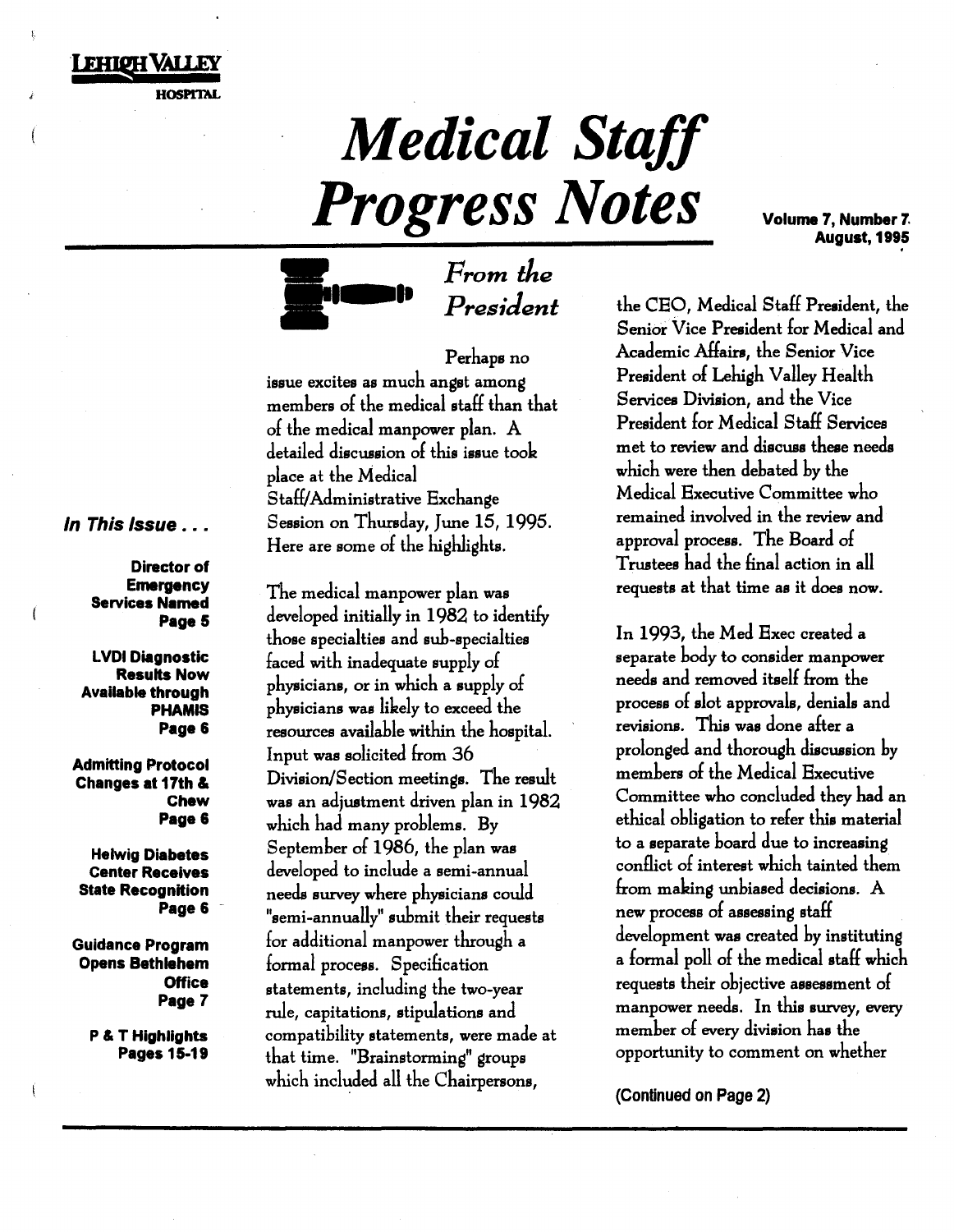#### (Continued from Page 1)

they feel that their neighboring divisions and departments are meeting their needs in the care of patients. This single summary source of the medical staff proves to be the most objective and important document in the assessment of manpower needs.

Currently, members of the medical staff may submit their request for increased manpower semi-annually during the time periods from August 15 through September 14, and again from February 15 through March 14. Department Chairpersons solicit input and formal recommendation from the Division/Section Chiefs and carry those recommendations to the monthly meeting of the TROIKA/ Chairpersons Committee, which consists of 12 department Chairpersons, the CEO, the COO, the Senior Vice President of Clinical Services, the Vice President for Medical Staff Services, the Medical Staff President, Past President of the Medical Staff, and the Medical Staff President-Elect. Recommendations from the Combined TROIKA/ Chairpersons Committee are presented to the Performance Improvement/ Staff Development Committee of the Board of Trustees, which then submits the final recommendation to the Board of Trustees. A report from the Combined TROIKA/Chairpersons Committee is given to Med Exec for information purposes only. The Board of Trustees ultimately makes the final decision on the request for that additional medical manpower based on recommendations forwarded to them by these groups.

Currently, the Hospital Staff Development Plan retains "a two-year rule" given to physicians who are *(* · voluntarily terminated from practice prior to a two year date. It reads as follows:

"Immediately upon the receipt of notification from a private practice group that an individual has been involuntarily terminated from his group, or when an individual is no longer employed under a contract with the hospital, the individual would lose medical staff privileges and membership. These individuals would, however, be permitted to request a slot within 60 days of such notification requiring immediate consideration by the TROIKA/Chairpersons Committee, the Staff Development Committee of the Board of Trustees, and the Board of Trustees at their next scheduled meeting. Voluntary ( termination from either private practice group or hospital contracts will be reviewed only during the normal semi-annual needs survey cycle."

There remains some common misconceptions of the Hospital Staff Development Plan which I thought would be worth restating here:

e Slots are automatically granted when an individual leaves the group or retires.

This statement is false. Even when a senior member of a group retires, that slot is not automatically granted to the group and needs to be requested and moved through the process from

(Continued on Page 3)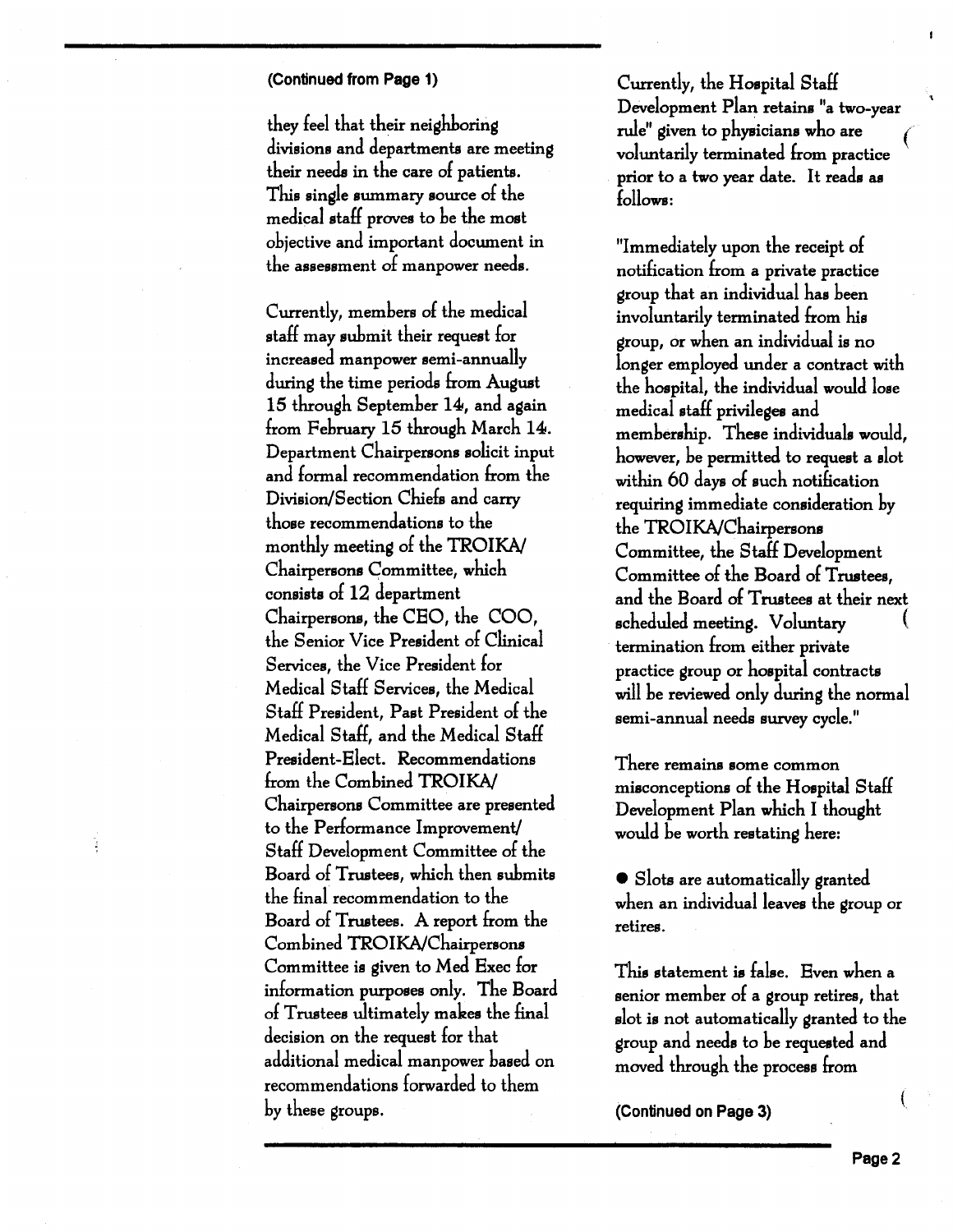#### (Continued from Page 2)

Division to Department Chairperson to the Board. While it is usually the case that replacement slots are granted, it is not automatic and in some instances planned attrition of divisions would require that replacement slots not be filled.

e Division/Section should vote on slot requests.

The plan mandates Division/Section Chiefs give a formal recommendation and it is encouraged that discussion of manpower needs in general take place at Division/Section meetings. However, votes on individual slot requests in these meetings should be avoided as they are a violation of federal anti-trust laws. This prevents small divisions with perhaps a single group from unfairly stamping out competition by preventing new members to join their group, even when it is felt it is needed by the manpower survey and the TROIKNChairpersons Committee to meet patient care needs.

• Division/Section Chief recommendations are automatically approved by the Chairperson, the TROIKNChairperson Committee and the Board of Trustees.

The Division/Section Chiefs recommendations are taken very seriously and carry a great deal of weight. They are also weighed with the individual need of a particular group, particularly a group that has provided loyal service to this hospital and its patients or has been intimately involved in the teaching program.

e Hospital slots are equivalent to Lehigh Valley Physician Group employed physicians.

Often Chairpersons will identify "hospital slots" and these are mistaken as slots for members employed by the Lehigh Valley Physician Group. The term "hospital slot" simply means it is a generic slot which can be filled by any member of the division or LVPG, and is not given to one specific group. For example, if the need for a pediatric surgeon was identified as a hospital slot, that slot could be filled by any member of the private practice groups or by L VPG during the search process.

e Approved slots are good for two years.

Slots are approved for a period of one year and an opportunity exists to make a request to have the slot renewed for an additional second year. This approval is by no means automatic and all requests for renewal will be considered in the same manner as original slot requests. An excerpt from the plan follows, which deals with the Board of Trustee's right to eliminate existing slots:

"While the Board recognizes its ultimate right to consider the appropriate number of medical specialists and sub-specialists to provide optimal care to patients the hospital serves, it envisions that this will be regulated through access to the medical staff via the staff development plan process rather than retrospective elimination of slots. However, because

(Continued on Page 4)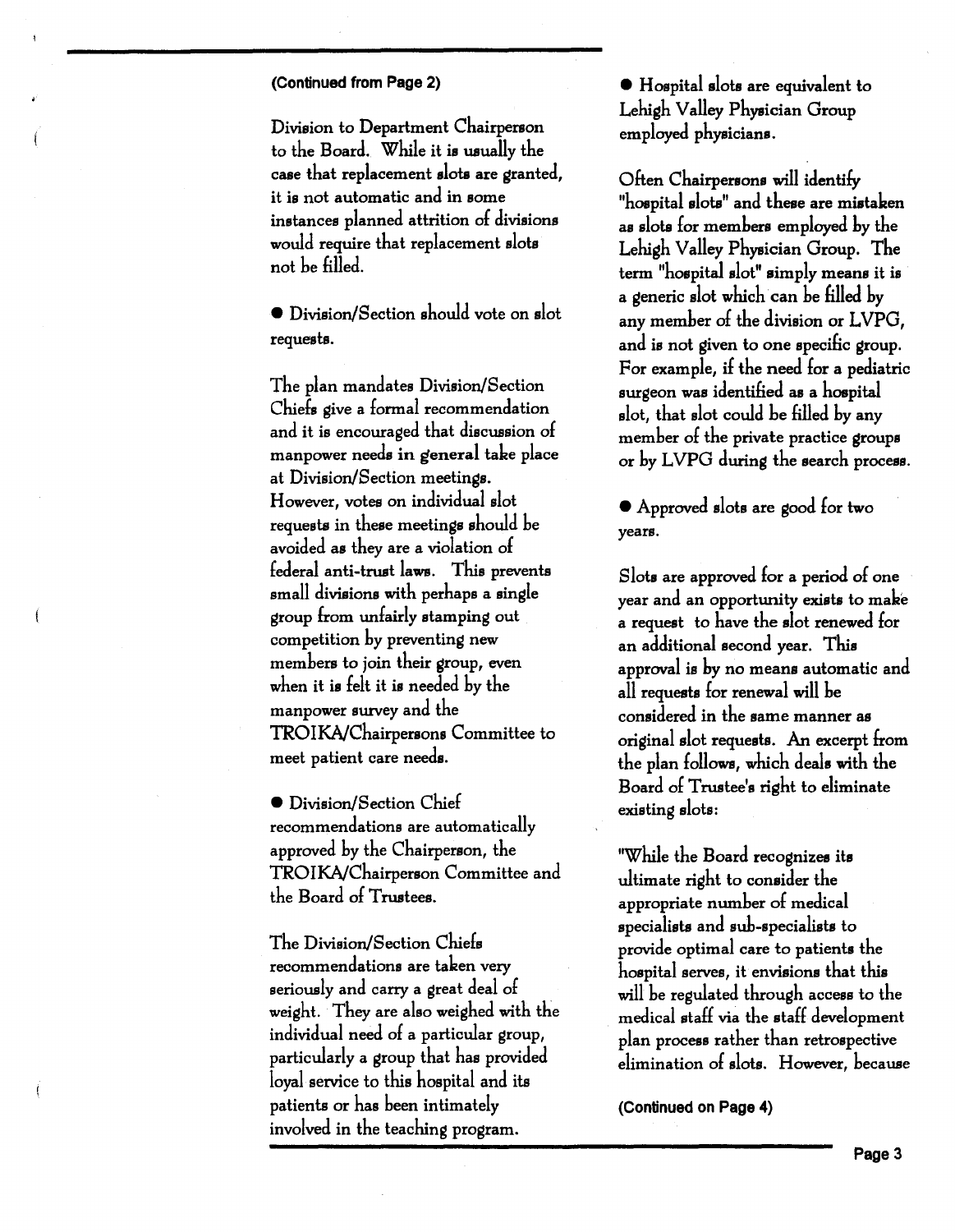#### (Continued from Page 3)

of constant and frequent changes in health care delivery system, it may be counter productive to the hospital's well being to continue certain existing vacant unfilled slots. Therefore, the Board of Trustees reserves the right to eliminate already approved slots."

**e** Slots can be requested at any time.

Slots for a group can only be requested during the semi-annual needs survey, during the time periods from August 15 through September 14, and again from February 15 through March 14. Hence, this requires some planning by everyone on the medical staff.

**e** Slot requests are necessary for active staff only.

This is not true. Slot approvals are required for all active staH and currently courtesy staff in the Department of Surgery. The Plan has been amended from time to time to permit inclusion of staff categories other than active to be included in the approval process of the plan.

**e** The dissolution of a group entitles the resulting separate entities to new or existing open slots.

This issue is obviously complex and one which again is poorly understood. It evokes the two-year rule for members that leave prior to two years with a group, hence losing their slot, and those that have been with a group over two years to carry their slot with them. Other than that, existing open slots are not carried away from the original group from which they have been awarded.

The July 20, 1995 Medical Staff/ Administrative Exchange Session was dedicated to the discussic $\epsilon$ of the Lehigh Valley Physician Group which employs the full-time physicians here at the hospital. The results of that discussion will be shared in a future issue of *Medical Staff Progress Notes.* 

.,

The re-design of the medical/surgical floors under the concept of "patient centered care" is progressing at the expected pace with 7A being complete and 7B and 7C almost complete at this time. The nurses on 6B and medical directors of that floor have been involved with planning the future of that endeavor as well. We appreciate many of your helpful comments, and anticipate that each time we build a new floor we will incotporate these suggestions into the new floor and again improve on it. One clear cut improvement which is ( necessary is additional writing space for physicians. On 7A, 7B and 7C, we will move the computers off the writing space that is provided for the physicians and we will also provide foldout writing carousels at each of the doors to hold the charts. We anticipate that these carousels will have the ability to be "flagged" when orders on charts are written. Please don't hesitate to forward your suggestions to me in order to make these areas as useful to physicians and nurses as possible.

I hope you all are enjoying the beautiful summer weather.

John C. Castaldo

John E. Castaldo, M.D. President, Medical Staff

Page4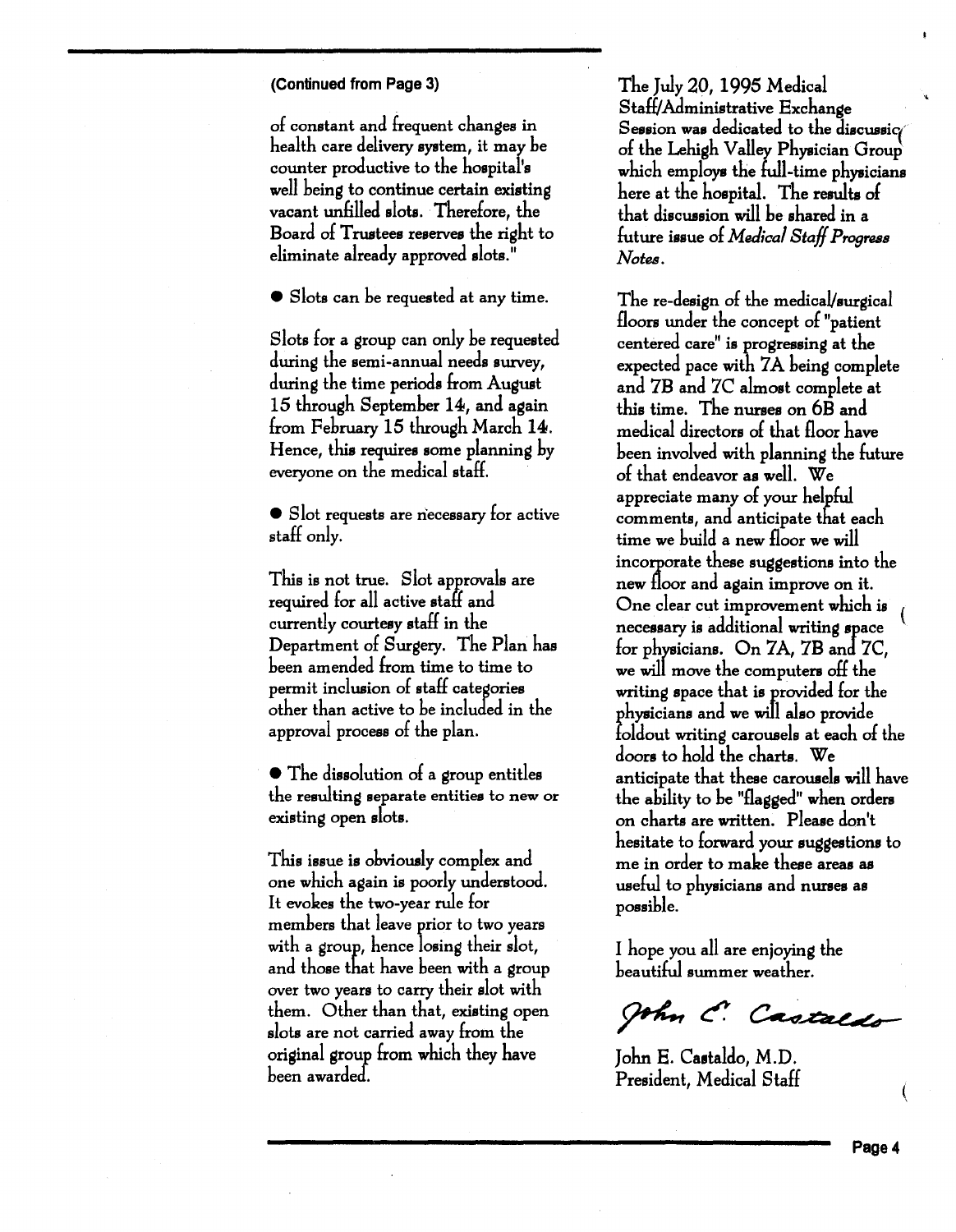# *Director o/ Emergency Services Named*

Elizabeth Brennan, RN, EdD, CCRN, has been named Director of Emergency Services and MedEvac.

In her new position, Dr. Brennan will be responsible for the Emergency Department at both Cedar Crest & 1- 78 and 17th & Chew and the MedEvac team.

Previously, Dr. Brennan was manager of the Emergency Department at Albert Einstein Medical Center in

# *New Telephone Numbers /or Patient Centered Care Units*

Patient related phone calls should be directed to the Patient Team area phone extension identified below which corresponds to the patient's room nwnber:

#### 7B

Team Area 1 - Rooms 1-5 - #8761 Team Area 2- Rooms 6-10- #8792 Team Area 3- Rooms 11-14- #8793 Team Area 4- Rooms 15-18- #8794 The phone extension for calls not related to a specific patient is 8795.

#### 7C

Team Area 1 -Rooms 1-5- #1981 Team Area 2- Rooms 7-10- #1982 Team Area 3- Rooms 11-15-#1983 Team Area 4- Roomsl6-19- #1974 The phone extension for calls not related to a specific patient is 8755.

Philadelphia. She has done extensive consulting in facility and systems redesign related to emergency services.

Dr. Brennan received her nursing degree from Delaware County Community College and a doctorate in Health Education from Temple University.

#### **REMINDER**

When a patient expires, it is the responsibility of the family/significant other to contact the funeral director. If a patient does not have any family/significant other, contact the Social Service Department for assistance.

It is extremely important that this be communicated during your interactions with the family/significant other of the deceased patient as they may otherwise assume that the hospital will contact the funeral director.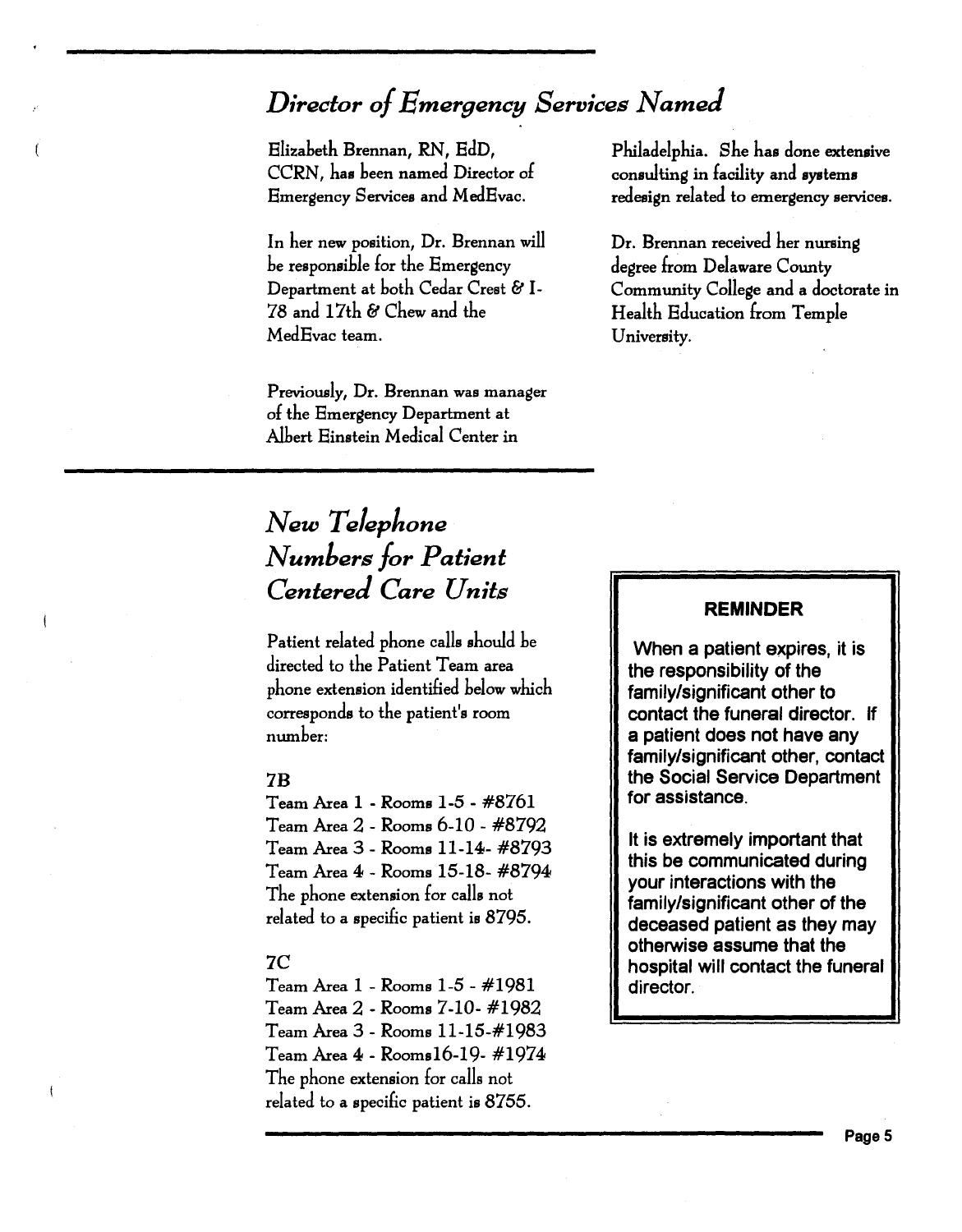# *L VDI Diagnostic Results Now Available through PHAMIS*

Effective June 28, Lehigh Valley Diagnostic Imaging (LVDI) began using PHAMIS for their diagnostic reporting. You may now access LVDI results via Ancillary Transcription Review within the MPI command. This implementation includes all outpatient studies and Cedar Crest inpatient mammographies.

However, as orders may not be placed on PHAMIS for LVDI, please continue to call LVDI at 435-1600 for an appointment. LVDI will enter the necessary information for you. In addition, LVDI will continue to perform procedures on a walk-in basis as well.

# *Admitting Protocol Changes at 17th* & *Chew*

Effective July 2, responsibility for admitting patients was shifted to the Emergency Department Registrar beginning at 8:30 p.m., Monday through Friday, noon on Saturday, and all day on Sunday. This change allows for enhanced service to patients during peak volume times. The Emergency Department Registrar is

located on the ground floor at 17th & Chew, just off the Emergency Department waiting area.

However, please continue to call  $4024$ 2217 during these times to contact an Admitting registrar regarding admissions or any other admitting related questions.

# *Helwig Diabetes Center Receives State Recognition*

The Helwig Diabetes Center staff recently received notification from the Pennsylvania Department of Health that their outpatient diabetes education program meets national standards for diabetes patient education.

Recognition is a voluntary but formal process of identifying hospital-based diabetes outpatient education programs in Pennsylvania that meet

national standards. Recognition provides continuing assurance that an education program merits the confidence of the community it serves.

For more information about services provided by the Helwig Diabetes Center, please contact Kim Sterk, Nurse Coordinator, at 402-9885.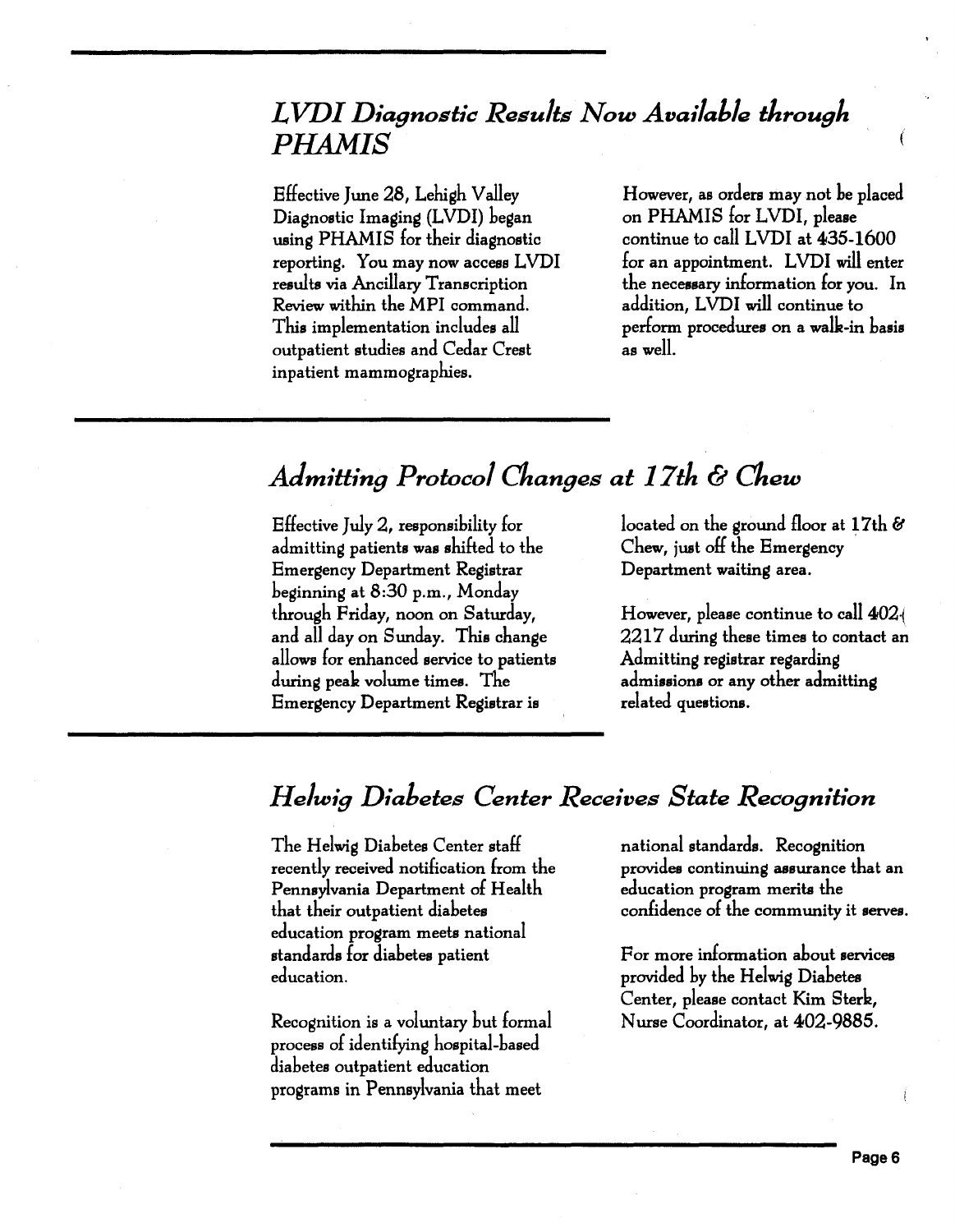# *Guidance Program Opens Bethlehem Office*

Lehigh Valley Hospital's outpatient mental health service, the Guidance Program, recently opened an office in northern Bethlehem to serve persons in eastern Lehigh, Northampton, and Monroe counties.

The office is located at 3005 Brodhead Road, Suite 20, where therapists will provide marriage and family therapy, conduct art and play therapy with children, and treat adolescents and adults for depression, anxiety, and mood disorders. Appointments are available Monday through Friday, afternoons and evenings. Psychiatric evaluations and medication monitoring will continue

# *News /rom Research*

## Research Advisory Committee - Request for Proposals

The Research Advisory Committee (RAC) meets bi-monthly to review clinical/epidemiological research proposals (requests for funding) submitted by the Medical and Professional staff of Lehigh Valley Hospital. All proposals must be submitted to the Research Department for review three weeks before the next scheduled RAC meeting. The next meeting of the RAC is Thursday, August 17.

For more information or proposal guidelines, please contact James F. Reed III, PhD, Director of Research, at 402-8889.

to be performed at the Guidance Program's main office at 1255 S. Cedar Crest Blvd., Suite 3800, Allentown.

The Guidance Program opened in 1993 to provide short-term mental health services to children, adolescents, adults, and families. Patients are treated for depression, anxiety, marital and interpersonal problems, psychosomatic disorders, hyperactivity, school difficulties, and the effects of trauma and abuse.

For more information or to make an appointment, please call the Guidance Program at (610) 402-5900.

# Call for Abstracts

A call for abstracts has been issued by the following:

rr The American College of Cardiology for the 45th Annual Scientific Session to be held on March 24, 1996 in Orlando, Fla. Submission due date is September 8, 1995.

The Institute of Applied Physiology Medicine for the 1996 Cerebral Hemodynamics Symposium to be held on January 22, 1996 in Dallas, Texas. Submission due date is September 8, 1995.

rr The Society of Critical Care Medicine for the 1996 Annual Meeting to be held on February 5, 1996. Submission due date is Septemher 1, 1995.

For instructions, forms, and further information, contact Kathleen Moser in the Research Department at 402-8747.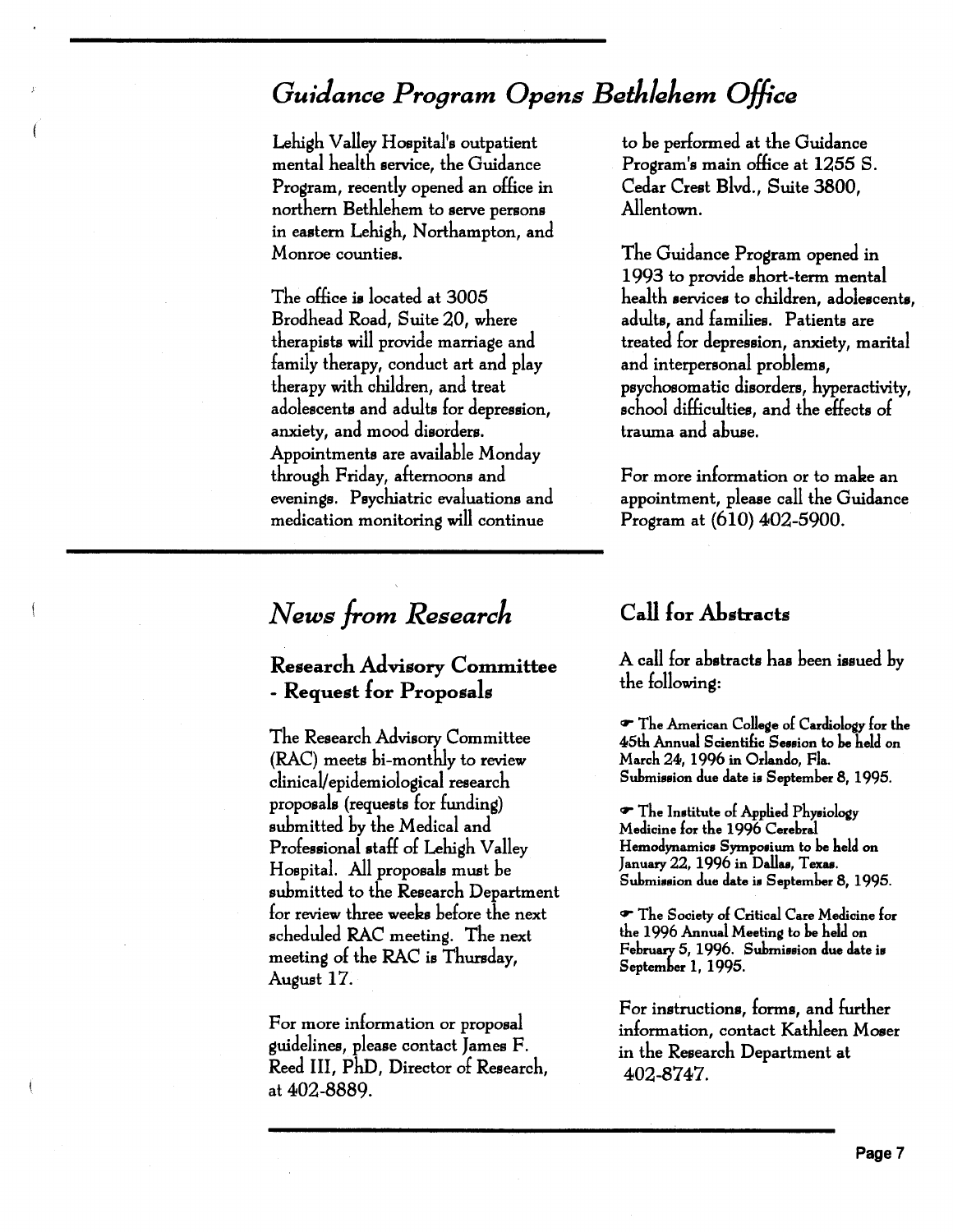# *Congratulations!*

George F. Carr, DMD, prosthodontist and Vice Chairperson, Department of Dentistry, was elected President of the Pennsylvania Prosthodontic Association at its annual meeting held in June in State College, Pa.

Pragnesh A. Desai, DO, urologist, was recently notified by the American Osteopathic Board of Surgery that he successfully completed and passed the required examinations for certification in Urological Surgery.

Richard M. Herman, MD, otolaryngologist, recently received notification of his certification as a Diplomate of the American Board of Otolaryngology.

Ronald A. Krisch, MD, psychiatrist, was recently elected to Fellowship in the American Psychiatric Association.

Catharine L. Shaner, MD, pediatrician, was recently notified by the American Board of Pediatrics that she has met the requirements for renewal of certification in the specialty of general pediatrics.

# *Papers, Publications and Presentations*

National Emergency Medical Services Week was celebrated at Lehigh Valley Hospital with a lecture series and light dinner for over 150 EMTs and paramedics on May 12. Hospital staff members who served on the faculty included Rohert 0. Atlas, MD, Department of Obstetrics and Gynecology; and Jerome C. Deutsch, DO, and John F. McCarthy, DO, Department of Emergency Medicine. Alexander M. Rosenau, DO, also from the Department of Emergency Medicine, was the moderator for the evening.

"Endarterectomy for Asymptomatic Carotid Artery Stenosis," a reporl detailing the Asymptomatic Carotid Atherosclerosis Study in which Lehigh Valley Hospital was a participant, was published in the May 10, 1995 issue

of *JAMA*. John E. Castaldo, MD, Medical Staff President, neurologist, and a member of the Executive Committee for the Asymptomatic Carotid Atherosclerosis Study, was one of the co-authors of the report.

Jay S. Cowen, MD, Division of Pulmonary Medicine, was one of the co-authors of an article, "Recognition, Assessment, and Treatment of Anxiety in the Critical Care Patient," which appeared in the May, 1995 issue of *Disease-a-Month.* In addition, Dr. Cowen was among the writing panel who developed the Guidelines for Resident Training in Critical Care Medicine which were approved by the governing Council of the Society of Critical Care Medicine.

(Continued on Page 9)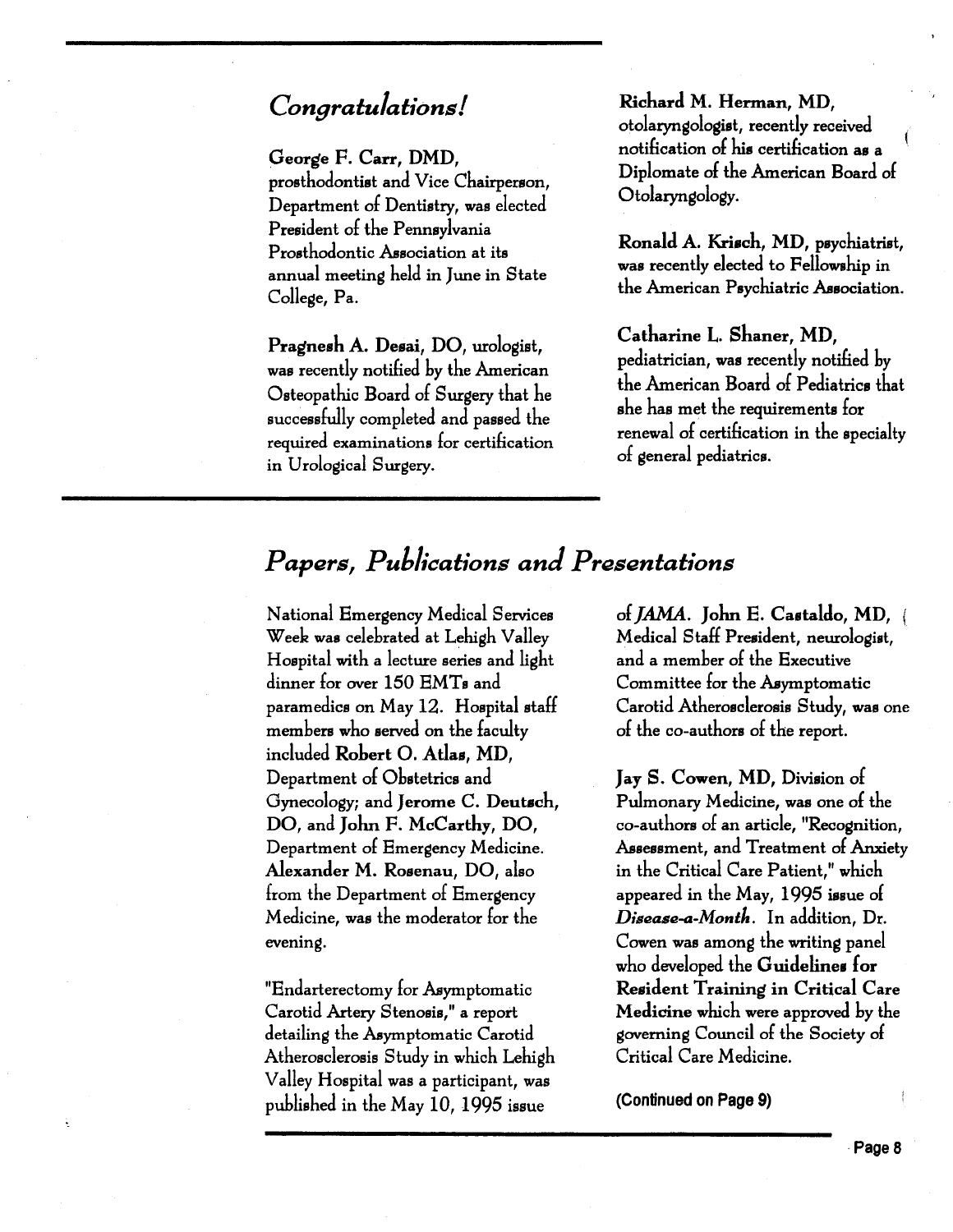#### (Continued from Page 8)

Thoma• B. Dickson, MD, orthopedic surgeon, attended the 18th National Conference and Exhibition of the National Strength and Conditioning Association from June 21 to 24. At the conference, held in Phoenix, Ariz., Dr. Dickson gave the keynote address and a presentation on "Drug Use and Testing in Athletics."

"Preparing For and Managing the Podiatric Office Emergency," written by Marna R. Greenberg, DO, Department of Emergency Medicine, was published in the June 1995 edition of *The Lower Extremity.* 

Peter A. Kehlish, MD, chief of the Division of Orthopedic Surgery, was an invited guest and keynote speaker on knee replacement at the Societe D'orthopedie-Trawnatologie de l'est de la France (SOTEST) in Metz, France. Dr. Keblish addressed the topic of the basis for total knee replacement in surgery of the knee. SOTEST is one of two major orthopedic societies in France with attendance of over 300 orthopedic surgeons from the region. Dr. Keblish also participated in group discussions on various aspects of total joint arthroplasty.

lndru T. Khuhchandani, MD, colon-rectal surgeon, was invited to give a named oration at the Fifth Asian Congress of Coloproctology at Seoul, Korea, on June 1 to 4. The title of the presentation was "Coloproctology -- Has Cinderella finally met her Prince Charming?" He also spoke about "Complex Fistula in Ano" at another session. The meeting was attended by 1,299 registrants,

largely from the East Asian/Pacific basin conntries.

Lester Rosen, MD, Program Director, Colon/Rectal Surgery Residency, participated in the American College of Surgeons (ACS) Advisory Council meeting in Chicago, Ill., on June 7. The ACS Advisory Conncil consists of representatives of each of the surgical specialties. The purpose of the meeting was to gather consensus of reporting of surgical outcomes. Dr. Rosen was invited to this meeting as a consultant to discuss how Mediqual software, which is legislated for use in Pennsylvania, can be used to study outcomes.

A joint hospital- extended care facility - paramedic roundtable conference was held at Lehigh Valley Hospital on May 9. Alexander M. Rosenau, DO, Department of Emergency Medicine, lectured and moderated the panel discussion as participants identified problems and proposed solutions concerning the interfacing of these three types of caregivers.

Joseph E. Vincent, MD, chief, Division of Pulmonary Medicine, and Stephen E. Lammers, Ethics Consultant, co-authored Chapter 58 -- Ethics and Patient Care of *Comprehensive Respiratory Care.* 

Steven L. Zelenkofske, DO, cardiologist, was recently informed that his abstract, ''The Effect of Rate Modifying Agents on the P-Wave Signal Average Electrocardiogram," has been accepted for oral presentation at the lOth World Symposiwn on Cardiac Pacing and Electrophysiology to be held in Buenos Aires, Argentina from October 22 to 26.

Page 9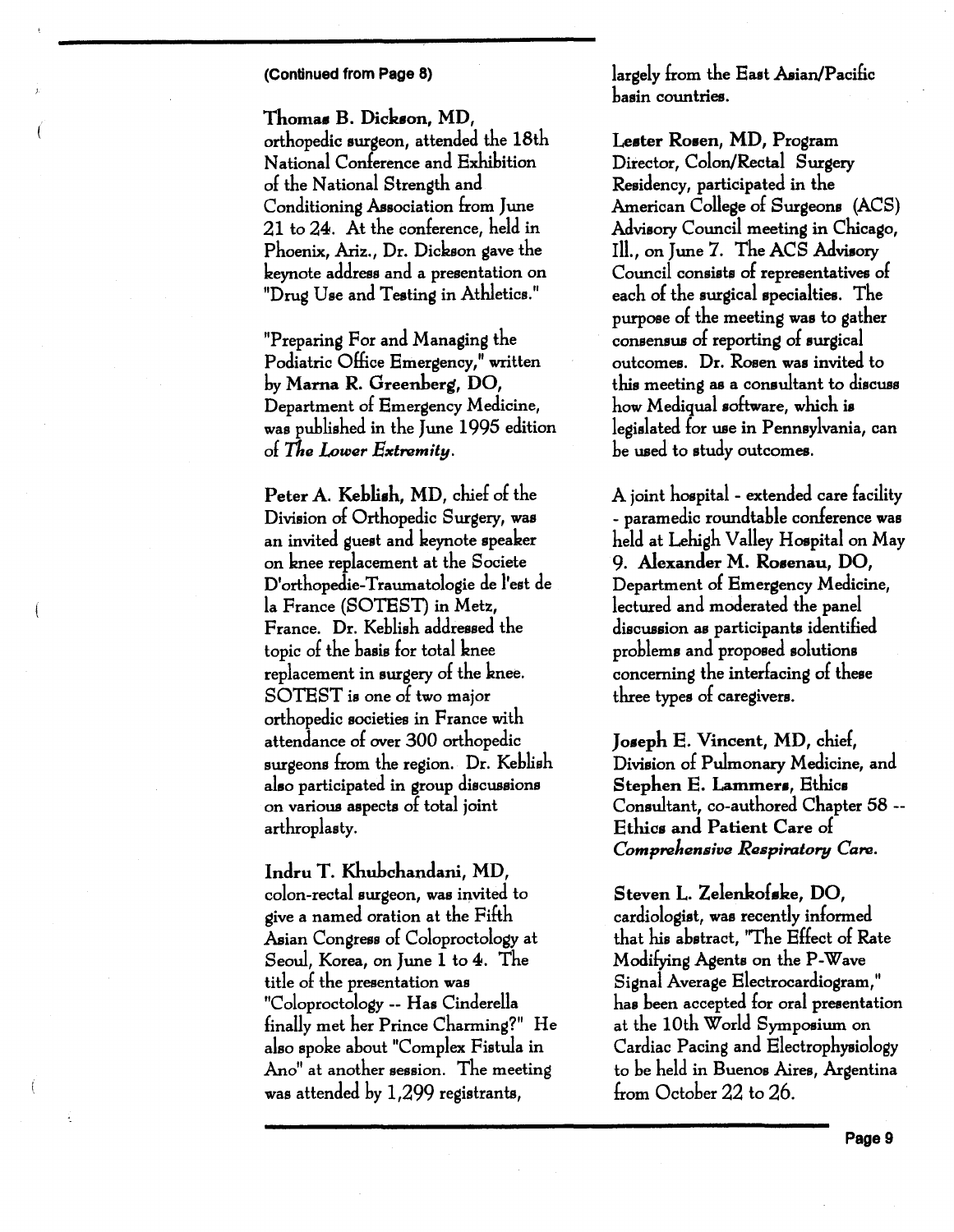# *Health Promotion and Disease Prevention News*

## Camp HealthRock

This summer, Lehigh Valley Hospital provides the perfect antidote for the summertime blues: Camp HealthRock, a cool, five-day adventure exclusively for children. There will be plenty for kids to yabba-dabba-do including activities that will mix fun with learning in the areas of fitness, nutrition, and safety, among others. Call today to find out how you can help your children improve their health, take on new challenges and responsibilities, and have a lot of fun in the process. All educational materials, daily lunches and snacks at the HealthRock Cafe, along with a Camp HealthRock tee-shirt, are included in the program fee. Registration is limited to 30 children per weekly session.

Remaining sessions will be held from July 31 through August 4 (ages 10 to 12) and August 21 through 25 (ages 7 to 9). Daily camp sessions are held from 8:30 a.m. to 4:30 p.m., with drop-off beginning at 7:30 a.m., and pick-up until  $5:15$  p.m. All sessions are located at Lehigh Valley Hospital Wellness Center on Fish Hatchery Road.

For more information or to register, call Health Promotion and Disease Prevention at 402-5960.

#### Stand Up to Osteoporosis

Osteoporosis, which affects over 25 million Americans, is also known as ''The Silent Thief," because it progresses without any symptoms or pain. But through minor lifestyle

changes including a healthier diet and regular, weight-bearing exercise, individuals can dramatically reduce their chances of developing the disease.

(

A two-part program regarding Osteoporosis and steps to combat this disease will be held on August 9 and 16, from 1:30 to 3 p.m., at 1243 S. Cedar Crest Blvd., Lower Level. For more information or to register, call 402-5960.

#### **Smoking Cessation Hypnosis**

A one-time, hour-long, inexpensive program ideal for those quitting for either the first time or after many tries. Led by a certified hypnotherapist and psychologist, this program may be used in conjunction with other smoking cessation programs to increase the participant's ability to quit.

Sessions will be held on Tuesday, July 25, from 7 to 8 p.m., and Friday, August 11, from 3 to 4 p.m., both in Classroom 3 of Lehigh Valley Hospital, Cedar Crest & I-78.

For fees or additional information, call 402-5960.

• • • • •

These and many other programs for nutrition and weight control, stress management, fitness, and nicotine dependence services are available through the Health Promotion and Disease Prevention Department.

For more information on any of these programs, call 402-5960.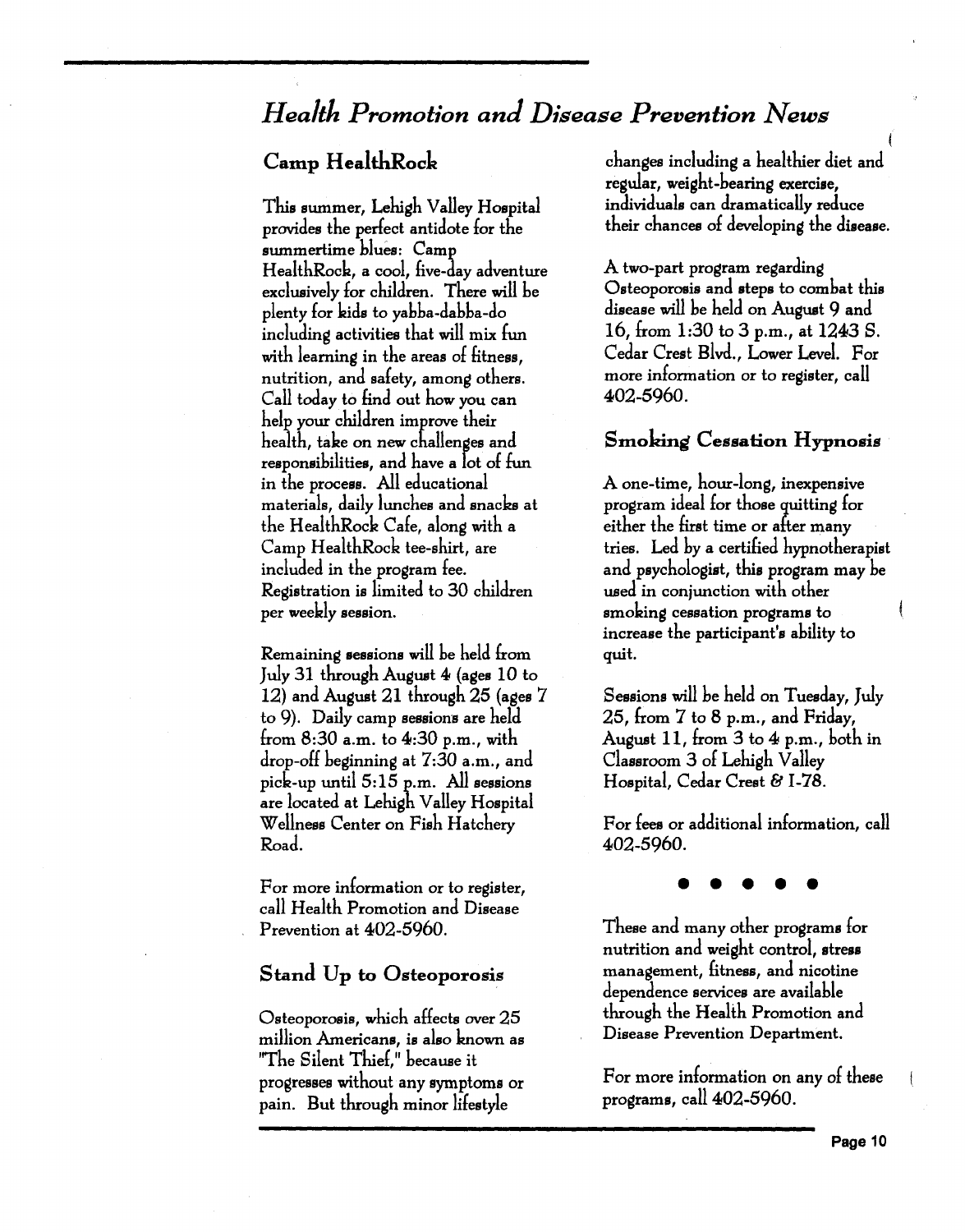# *Upcoming Seminars, Conferences and Meetings*

# Medical Staff/Administrative Exchange Session

The August Medical Staff/ Administrative Exchange Session will be held on Thursday, August 17, beginning at 5:30 p.m., in Conference Room 1, Side B, of the John and Dorothy Morgan Cancer Center.

It is of paramount importance that as many physicians as possible attend these sessions to participate in the exchange of information about important topics in a timely manner.

Topics to be discussed will be posted throughout the hospital prior to the session.

For more information, contact John E. Castaldo, MD, Medical Staff President, through Physician Relations at 402-9853.

## Psychiatry Grand Rounds

Borderline Personality Disorder will be presented by Suzanne Lego, RN, PhD, CS, FAAN, private practitioner in Pittsburgh, Pa., and Kent, Ohio, on Thursday, August 17, beginning at noon in the Auditorium at  $17$ th  $\&$  Chew.

As lunch will be provided, preregistration is requested. For more information or to register, contact Lisa Frick in the Department of Psychiatry at 402-2810.

#### **Hill Burton Program**

Hill Burton funding is available to qualifying indigent patients who require hospital-based services provided by Lehigh Valley Hospital. Services such as those provided by Lehigh Magnetic Imaging Center, Lehigh Valley Diagnostic Imaging, Affinity, and others which are not hospital-based, are NOT included inthe Hill Burton Program. Patients who require but are unable to pay for these services should deal directly with these ancillary departments.

If you have questions regarding this issue, contact Sandra Colon, Director of Finance/Patient Accounting, at 402-9461.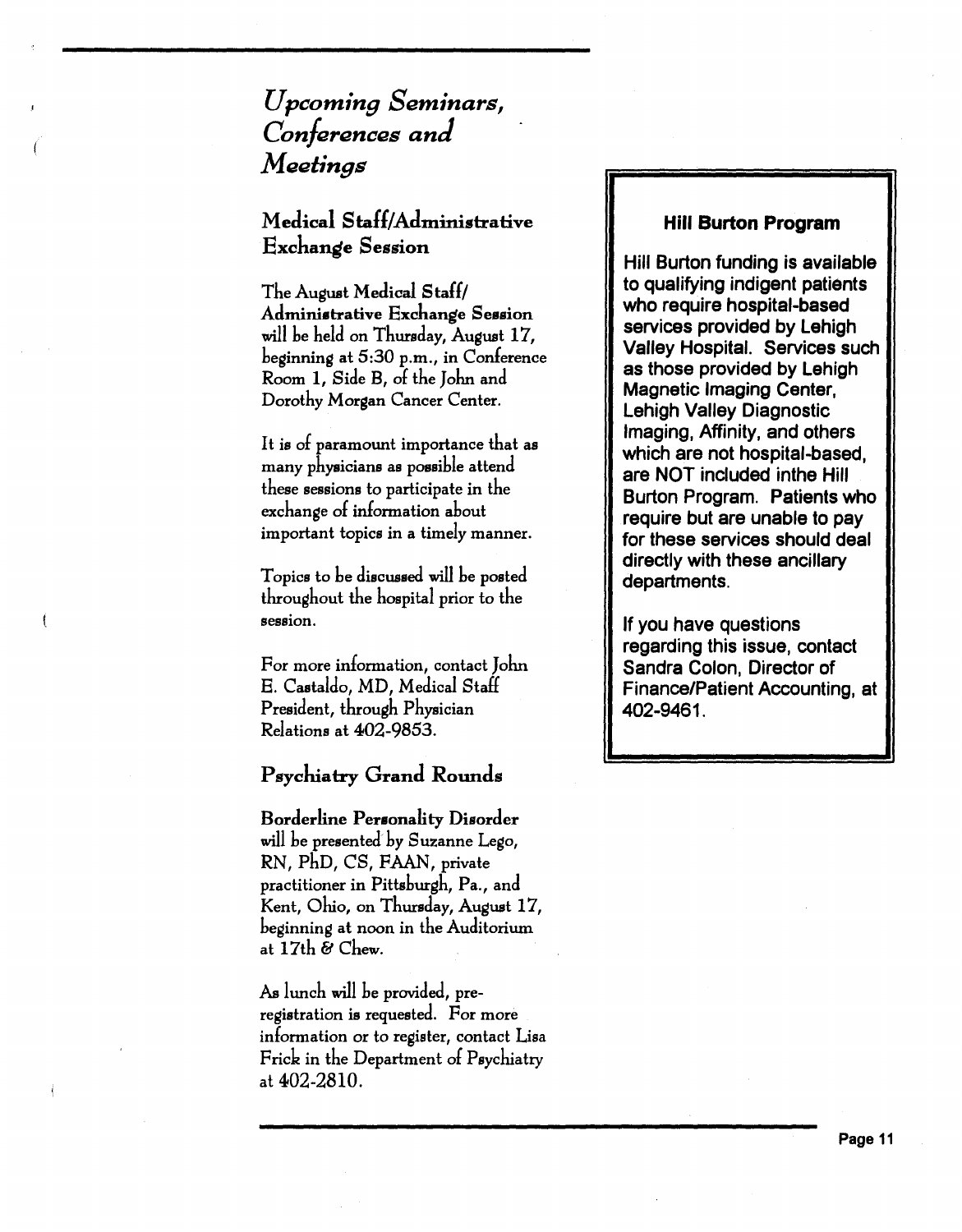# *"Who's New*

The Who's New section of *Medica/ Staff Progress Notes* contains an update of new appointments, address changes, newly approved privileges, etc. Please remember that each department or unit is responsible for updating its directory, rolodexes, and approved privilege rosters.

## Medical Staff

#### *Appointments*

Eugene Alexandrin, MD Lehigh Valley Pathology Associates (Dr. Shane) Cedar Crest & I-78 P.O. Box 689 Allentown, PA 18105-1556 (610) 402-8152 Department of Pathology Division of Clinical and Anatomic Pathology Provisional Active

Douglas K. Atno, DMD  $({\rm solo})$ 581 Main Street P.O. Box 215 Pennsburg, PA 18073-0215 (215) 679-9675 Department of Dentistry Division of General Dentistry Provisional Active

Jon E. Brndjar, DO Lehigh Valley Physician Group Lehigh Valley Hospital Cedar Crest & 1-78 Allentown, PA 18105-1556 (610) 402-1150 FAX: (610) 402-1675 Department of Medicine Division of General Internal Medicine Provisional Active

Masayuki Kazahaya, MD (Drs. Buchanan and Oliver) Fairgrounds Medical Center 400 N. 17th Street, #200 Allentown, PA 18104-5052 (610) 433-2021 FAX: (610) 433-7856 Department of Surgery Division of Ophthalmology Provisional Active

Steven J. Perch, MD Allentown Radiation Oncology Associates (Dr. Risch) John & Dorothy Morgan Cancer Center Cedar Crest & I-78 Allentown, PA 18105-1556 (610) 402-0700 FAX: (610) 402-0708 Department of Radiation Oncology Provisional Active

Neal A. Stansbury, MD Valley Sports & Arthritis Surgeons (Dr. Sussman) 1230 S. Cedar Crest Blvd. Suite 101 Allentown, PA 18103-6237 (610) 820-5200 FAX: (610) 820-0359 Department of Surgery Division of Orthopedic Surgery Provisional Active

Fay L. Stricklin, DMD (solo) 31 S. 17th Street Easton, PA 18042-3980 (610) 252-0646 Department of Dentistry Division of General Dentistry Provisional Active

(Continued on Page 13)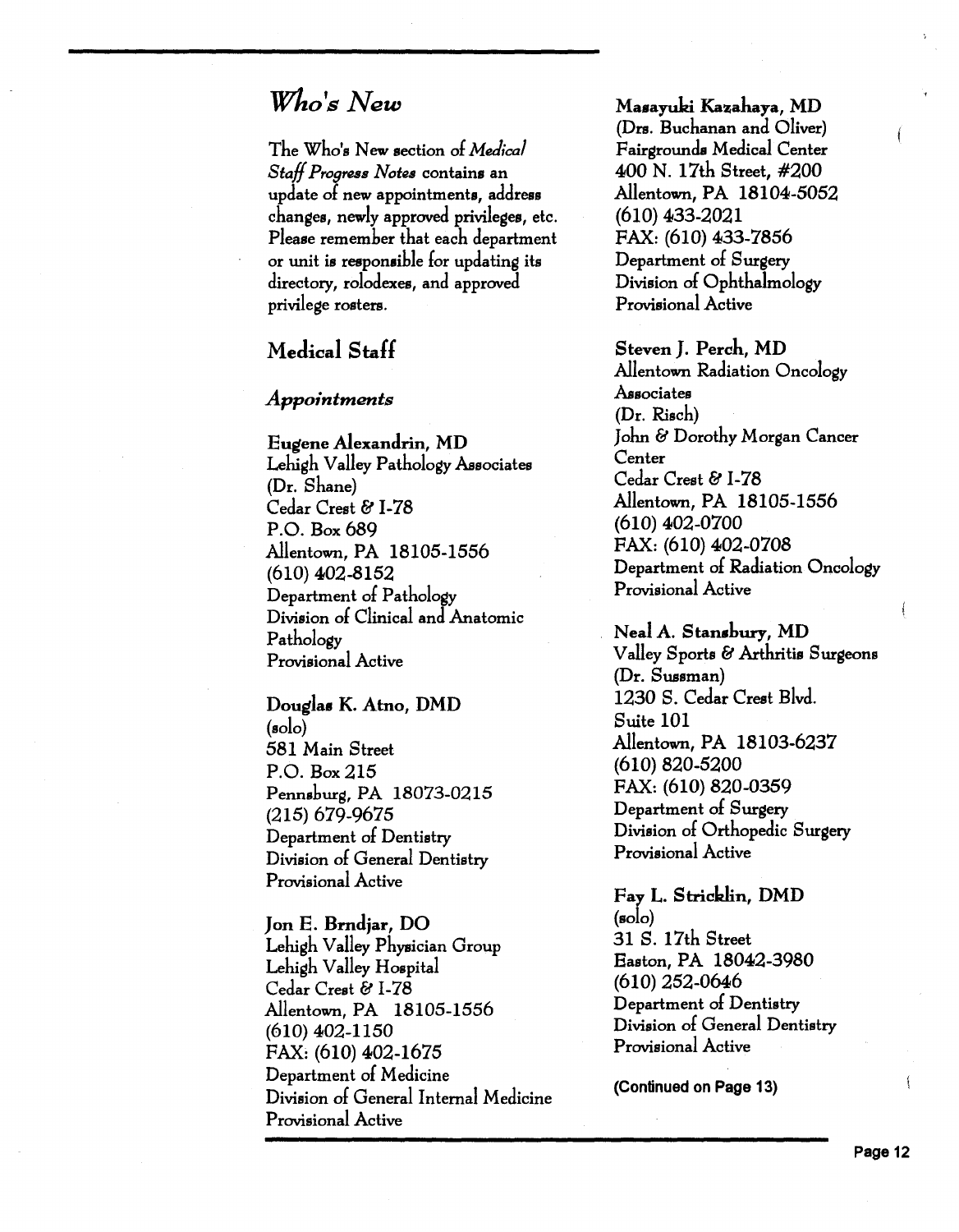(Continued from Page 12)

Prodrornos A. Ververeli, MD Valley Sports & Arthritis Surgeons (Dr. Sussman) 1230 S. Cedar Crest Blvd. Suite 101 Allentown, PA 18103-6237 (610) 820-5200 FAX: (610) 820-0359 Department of Surgery Division of Orthopedic Surgery Provisional Active

James C. Weis, MD Orthopaedic Associates of Allentown (Dr. Keblish) 1243 S. Cedar Crest Blvd. Suite 2500 Allentown, PA 18103-7982 (610) 433-6045 FAX: (610) 433-3605 Department of Surgery Division of Orthopedic Surgery Provisional Active

### *Additional Privileges*

Kenneth P. Skorinko, MD Department of Medicine Division of Cardiology Direct Coronary Atherectomy Privileges

#### *Address Changes*

Mishkin Rappaport Shore Rentler Internal Medicine Mark H. Mishkin, MD (Effective August 4, 1995) Russell J. Rentler, MD (Effective August 21, 1995) Stephen R. Shore, MD (Effective August 4, 1995) 1251 S. Cedar Crest Blvd. Suite 112 Allenlown, PA 18103-6244

Brian L. Fellechner, DO Good Shepherd Rehab Hospital 501 St. John Street Allentown, PA 18103-3296 (610) 776-3278 FAX: (610) 776-3172

### *Telephone Number Change*

Yasin N. Khan, MD Lehigh Valley Pain Management (610) 366-9000 FAX: (610) 366-9229

## *Leave of Absence* - *Additional Year*

Harry W. Stephens, MD Department of Surgery Division of Neurological Surgery Emeritus Active/LOA

#### *Resignation*

Ralph H. Scott, MD Department of Pathology Division of Clinical and Anatomic Pathology

## Allied Health Professionals

## *Additional Privileges*

Diana A. Searfoss Physician Extender Technical (Dr. Buchanan)

## *Change of Supervising Physician*

Sandra J. Vitello, PNP Physician Extender Professional - PNP (Hospital) Change from Charles F. Smith, MD to Robert W. Miller, MD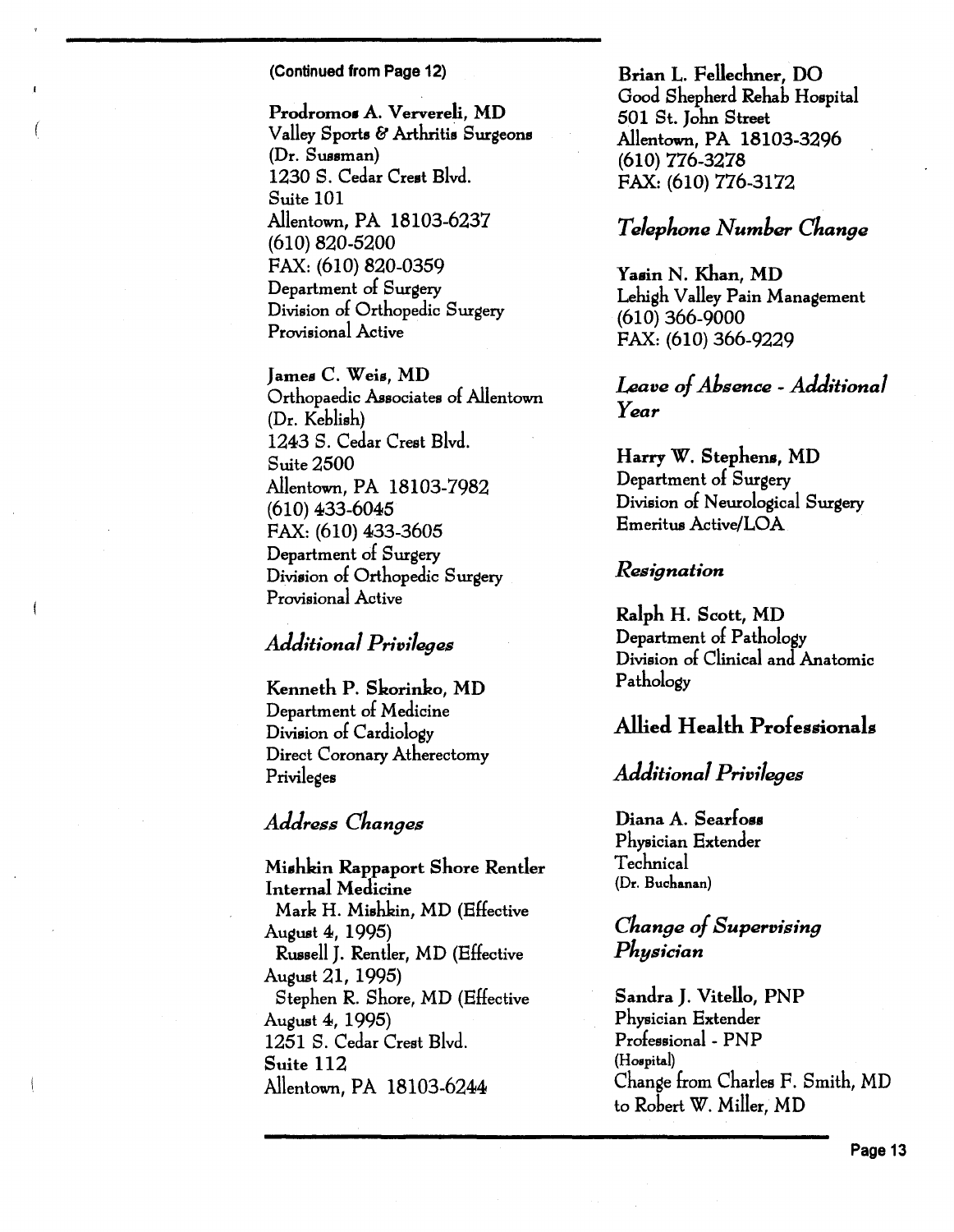# P & T HIGHLIGHTS

The following actions were taken at the June 21, 1995 Pharmacy and Therapeutics Committee Meeting- Maria Barr, Pharm.D., Barbara Leri, Pharm.D.

#### *H2 ANTAGONIST 48 HOUR STOP*

LEHiey:VAILEY

**HOSPITAL** 

Overuse of  $H_2$  antagonists is well documented in the literature. The committee discussed the current use at LVH and raised many concerns. The potential side effects including CNS and hematologic abnormalities appear to out weigh the benefits of routine use in hospitalized patients. One service has already addressed this issue. The trauma service stress ulcer prophylaxis protocol reserves  $H<sub>2</sub>$  antagonist therapy for patients at high risk only and utilizes sucralfate first line therapy. This protocol realized an annualized savings of approximately \$10,000.

In an effort to eliminate unnecessary and prolonged therapy with  $H_2$  antagonists for stress ulcer prophylaxis, a 48 hour automatic stop has been approved and will begin July 24, 1995. Physicians MUST reorder  $H_2$  antagonist therapy for continuation.

## *GLUCOPHAGE ... THE SUCCESSOR OF PHENFORMIN IS HERE AT LVH*

A recently approved agent, Glucophage (Metformin<sup>R</sup>, Bristol-Myers Squibb), has been approved for addition to the formulary. It is a non-sulfonylurea which may be used alone as an adjunct to diet or in combination with a sulfonylurea which is not adequately controlling blood sugars in NIDDM. Glucophage improves glucose tolerance in NIDDM patients by lowering both the basal and postprandial plasma glucose. Glucophage works differently compared to the sulfonylureas through a decrease in hepatic glucose production, a decrease in intestinal absorption of glucose and improvement of insulin sensitivity. Hypoglycemia does not result from, glucophage therapy, adding to the advantage of this agent.

Concerns related to the potential adverse effects of glucophage, especially lactic acidosis was addressed by endocrine. Lactic acidosis, though rare, can occur secondarily to accumulation of glucophage. When it occurs, it is fatal in 50% of the cases. Reported cases have occurred primarily in diabetic patients with significant renal insufficiency. The risk of lactic acidosis increases with the degree of renal dysfunction and the patient's age. Due to impaired hepatic function, the body may not be able to adequately clear lactate. Patients should be cautioned against excessive alcohol intake while receiving metformin due to alcohol's ability to potentiate the effect of glucophage on lactate metabolism.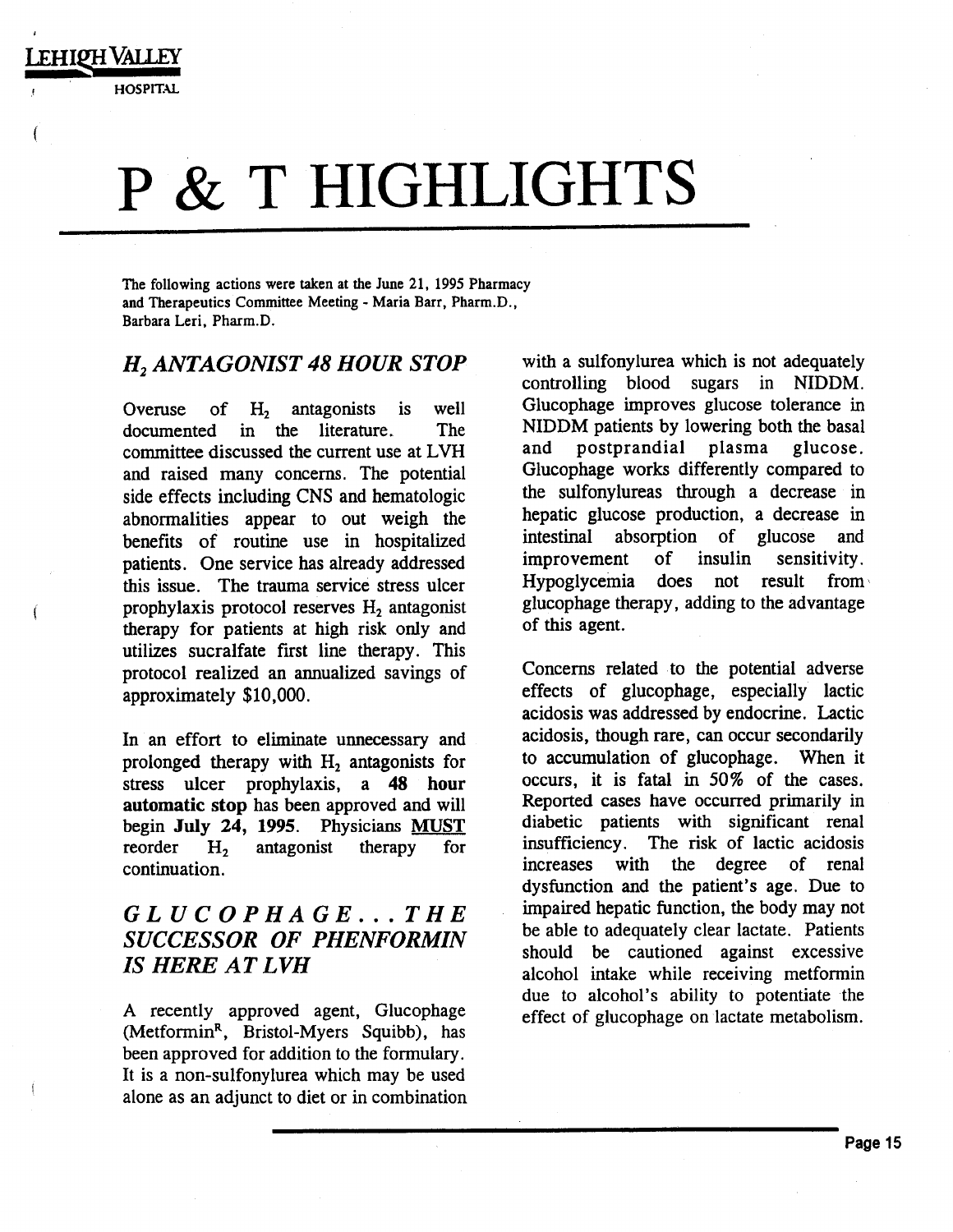Glucophage is considered to be contraindicated in patients with renal disease or renal dysfunction, suggested by a serum creatinine of  $\geq$  1.5mg/dl. The drug should be temporarily withheld (at least 48 hours prior to and 48 hours after procedure) in patients undergoing radiologic studies involving parenteral contrast dyes due to the possibility of acute changes in renal dysfunction with the use of these agents. Finally, the drug should be withheld in patients with any type of hypersensitivity to metformin or have an underlying chronic<br>metabolic acidosis including diabetic metabolic acidosis including diabetic ketoacidosis with or without coma.

Many precautions exist for glucophage, some of which include the monitoring of renal function, concomitant use of other medications which alter renal function, hypoxic states, alcohol intake and impaired hepatic function.

In addition to lactic acidosis, other potential adverse effects include gastrointestinal reactions, alteration of taste and asymptomatic subnormal vitamin  $B_{12}$  levels.

The usual starting dose for glucophage is 500mg PO BID administered with the morning and evening meal with dosage increments of one tablet every week to a maximum of 2550mg/day. The usual maintenance dose is 850mg PO BID.

Monitoring of glycosolated hemoglobin should occur approximately every three

months. Fasting plasma glucose should be used to determine the therapeutic response to glucophage.

(

(

The expected costs of this agent will range from \$0.70 to \$1.95/day.

An educational chart memo is in development to assist physicians with monitoring and managing patients on glucophage while hospitalized.

## *NO MORE PHONE CALLS .... EXPANSION OF THE THERAPEUTIC SUBSTITUTION LIST*

By popular demand, we have revised the therapeutic substitution list at LVH to include frequently ordered non-formulary medications. Historically, a physician would receive a phone call for every nonformulary medication ordered to change it to an available formulary agent. A list was developed of the most frequent nonformulary medications orders to eliminate the need for phone calls. A therapeutic substitution including dosages for the listed agents will automatically occur with an order change sent from pharmacy.

Physicians may continue patients personal supply from home, with a written order stating "patient may use own supply" next to the medication order. The list of agents is on the next page: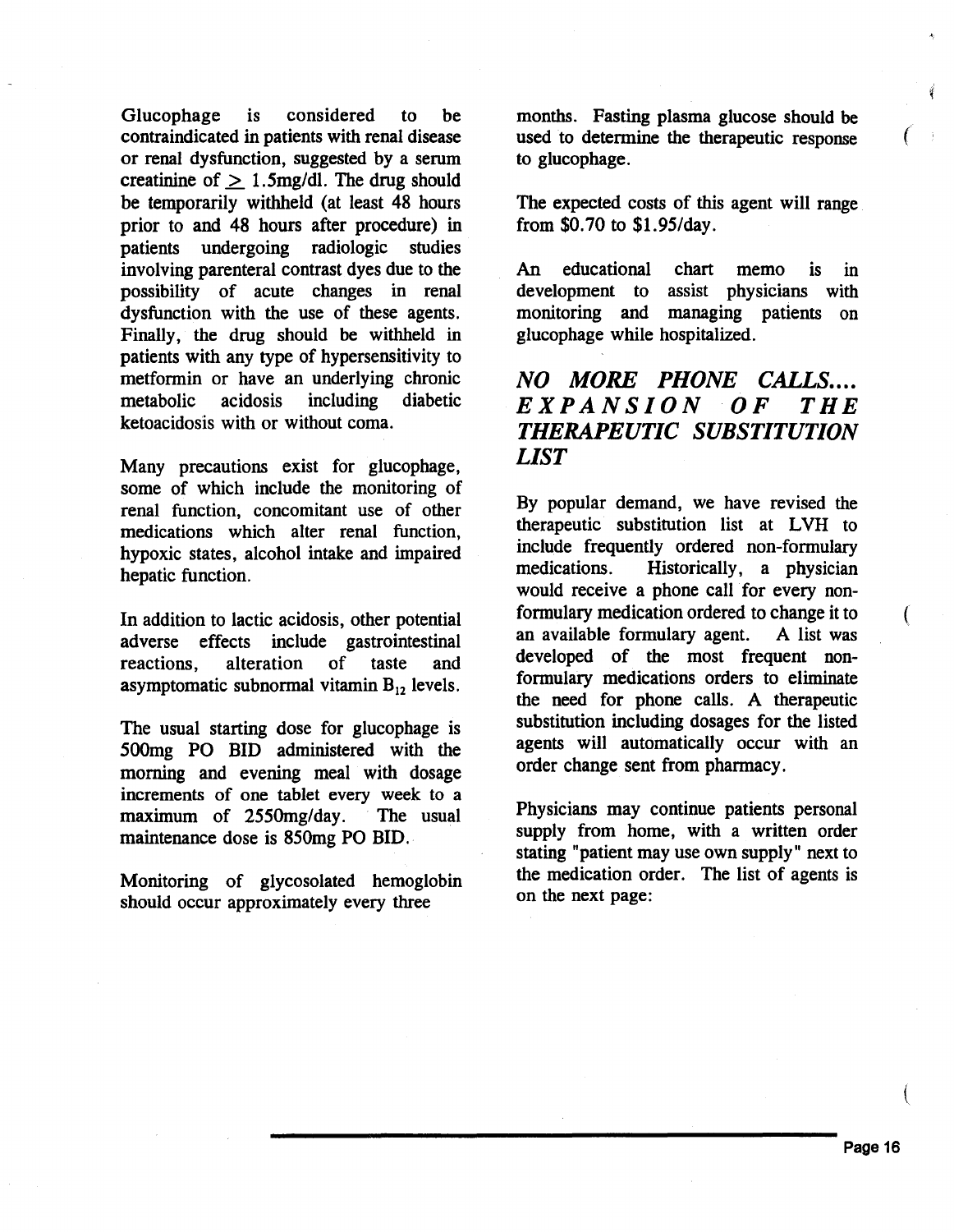#### DRUG DISPENSED

lisinopril (Zestril, Prinivil)

chewable ASA 81mg

azithromycin (Zithromax)

enalapril (Vasotec)

lovastatin (Mevacor)

amlodipine (Norvasc)

metoprolol (Lopressor)

acetaminophen 650mg and propoxyphene  $100mg$  (Darvocet N 100)

cefuroxime axetil (Ceftin)

oxycodene 5mg and APAP 325mg (Percocet)

calcium carbonate (Titralac)

cholestyramine powder (Questran)

cephlalexin (Keflex)

isosorbide mononitrate (lsmo)

guaifenesin (Robitussin plain)

nitrofurantoin (Macrodantin)

glipizide (Glucotrol)

#### SUBSTITUTED FOR

benazepril (Lotensin) quinapril (Accupril)

enteric coated ASA 81mg

clarithromycin (Biaxin)

ramipril (Altace)

fluvastatin (Lescol) pravastatin (Pravachol)

felodipine (Plendil) isradipine (Dynacirc)

metoprolol XL (Toprol XL)

tramadol (Ultram)

cefaclor (Ceclor) capsules

- hydrocodone bitartrate 5mg and APAP 500mg (Vicodin) - hydrocodone bitartrate 7. 5mg and APAP 750mg (Vicodin ES)

calcium carbonate (Tums)

colestipol granules (Celestid)

cefadroxil (Duricet)

isosorbide mononitrate (lmdur)

guaifenesin LA (Humibid LA)

nitrofurantoin SR (Macrobid)

glipizide XL (Glucotrol XL) (QD orders only)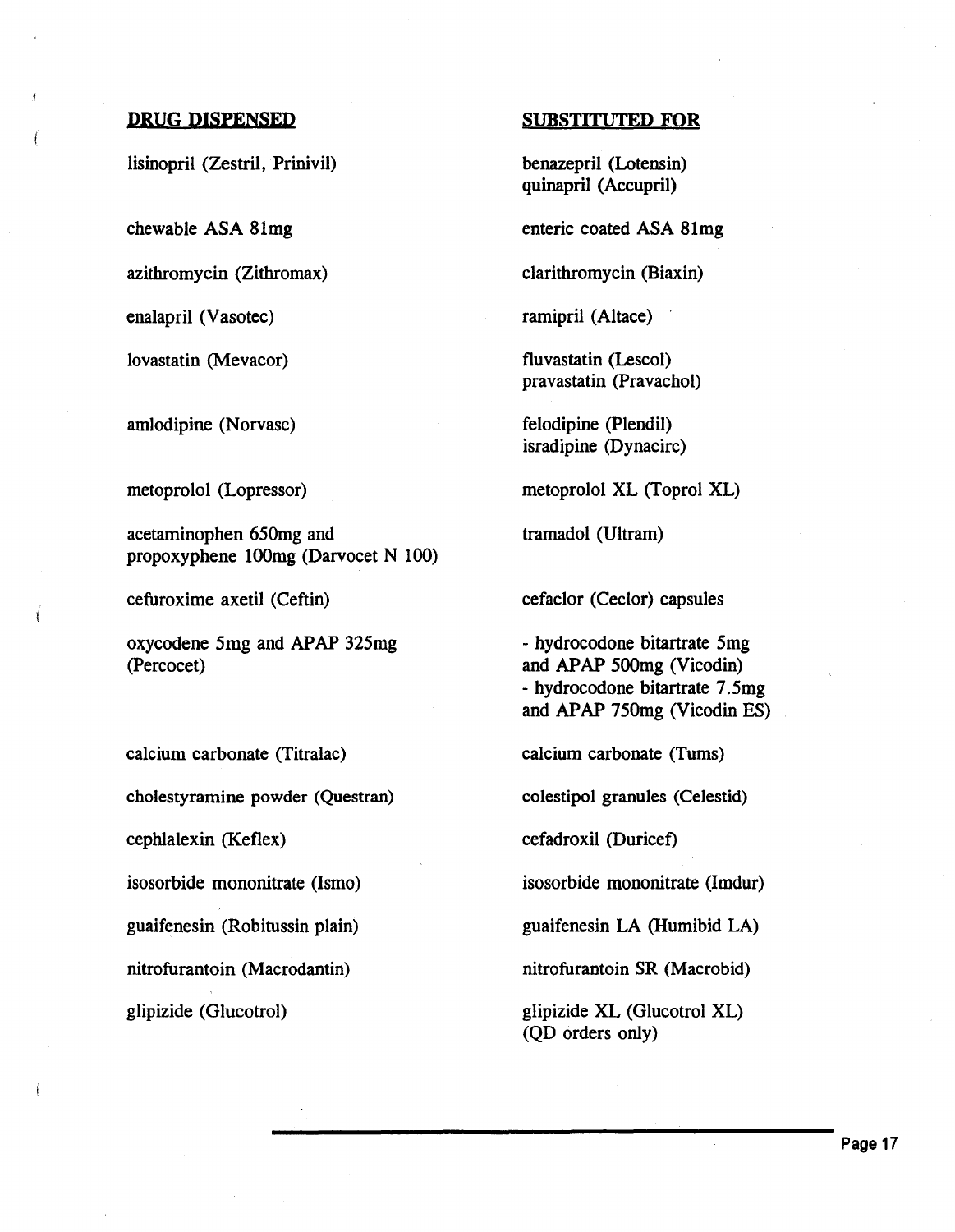## *A NEW TWIST FOR OLD DRUGS ..• AMINOGLYCOSIDES EXTENDED- DOSING INTERVAL*

Many institutions have adopted an extendedinterval dosing regimen for aminoglycosides. The relatively novel approach to administering aminoglycosides is based on two important properties of these drugs. First, aminoglycosides have concentration-dependent activity. The higher the concentration, the better killing activity of the aminoglycosides. Secondly, aminoglycosides possess a "post-antibiotic" effect. Even though there may be an undetectable amount of aminoglycoside in the patients system, suppression of the bacteria can still be achieved.

The dosing of either gentamicin or tobramycin would be achieved through using 5mg/kg (based on ideal body weight) administered once daily in patients with normal renal function *i.e.* estimated CrCl  $\geq$  50ml/min. The dosing interval would be extended to Q36 hours for patients with estimated CrCI between 30-49 ml/min and Q48 hours for 20-29 ml/min, respectively. Patients with CrCl < 20ml/min or with ARF should receive a single dose of 2mg/kg (IBW) and the dose should be adjusted based on levels and dialysis schedule, if applicable.

Monitoring of extended-interval aminoglycosides is less complex than the present recommendations. Renal function needs to be assessed a minimum of Q3 days while receiving aminoglycosides. Only a random level 16-20 hours post-dose needs to be assessed. The latter offers the advantage of having the random level available prior to the next dose. It would allow for extension of the dosing interval, if necessary. The random level should be  $\lt$  1 mg/dl to prevent accumulation of the drug. If the random level is less than lmg/dl, DO NOT shorten the dosing interval. This level is meant to monitor for avoidance of toxicity rather than interpretation for therapeutic effect. The specific time of monitoring a random level should be indicated on the physicians order. Random levels between 16-20 hours after the dose can be checked following the first dose and Q5-7 days, thereafter, if necessary, assuming renal function is stable. More frequent monitoring may be necessary for rapidly changing renal function. Peak levels do not need to be monitored utilizing the extendedinterval dosing. The high serum concentrations achieved by this dosing regimen negate the need to check peak concentrations for aminoglycosides.

Certain patients may not be candidates for extended interval. These populations include:

- neutropenic patients (ANC < 1000)
- suspected or documented treatment of endocarditis
- patient with cystic fibrosis, cirrhosis, ascites or myasthenia gravis
- pregnant patients or nursing mothers
- patients on dialysis or ARF patients

- patients treated for staphylococcal or enterococcal infection when aminoglycosides are used for synergy - patients with a h/o drug-induced ototoxicity

#### Dosing:

#### A. Calculate Creatine Clearance Males: (140-age) x IBW Scr x 72

Females: CrCI(males) x 0.85  $IBW = ideal body weight (See chart on next page)$ 

B. Dose as follows

| Est. CrCl       | Dose                 |
|-----------------|----------------------|
| $\geq$ 50ml/min | $5mg/kg/24$ hrs      |
| $30-49$ ml/min  | ٠<br>$5mg/kg/36$ hrs |
| $20-29ml/min$   | 5mg/kg/48 hrs        |
| $< 20$ ml/min   | $2mg/kg \times 1$ ,  |
|                 | then dose by levels  |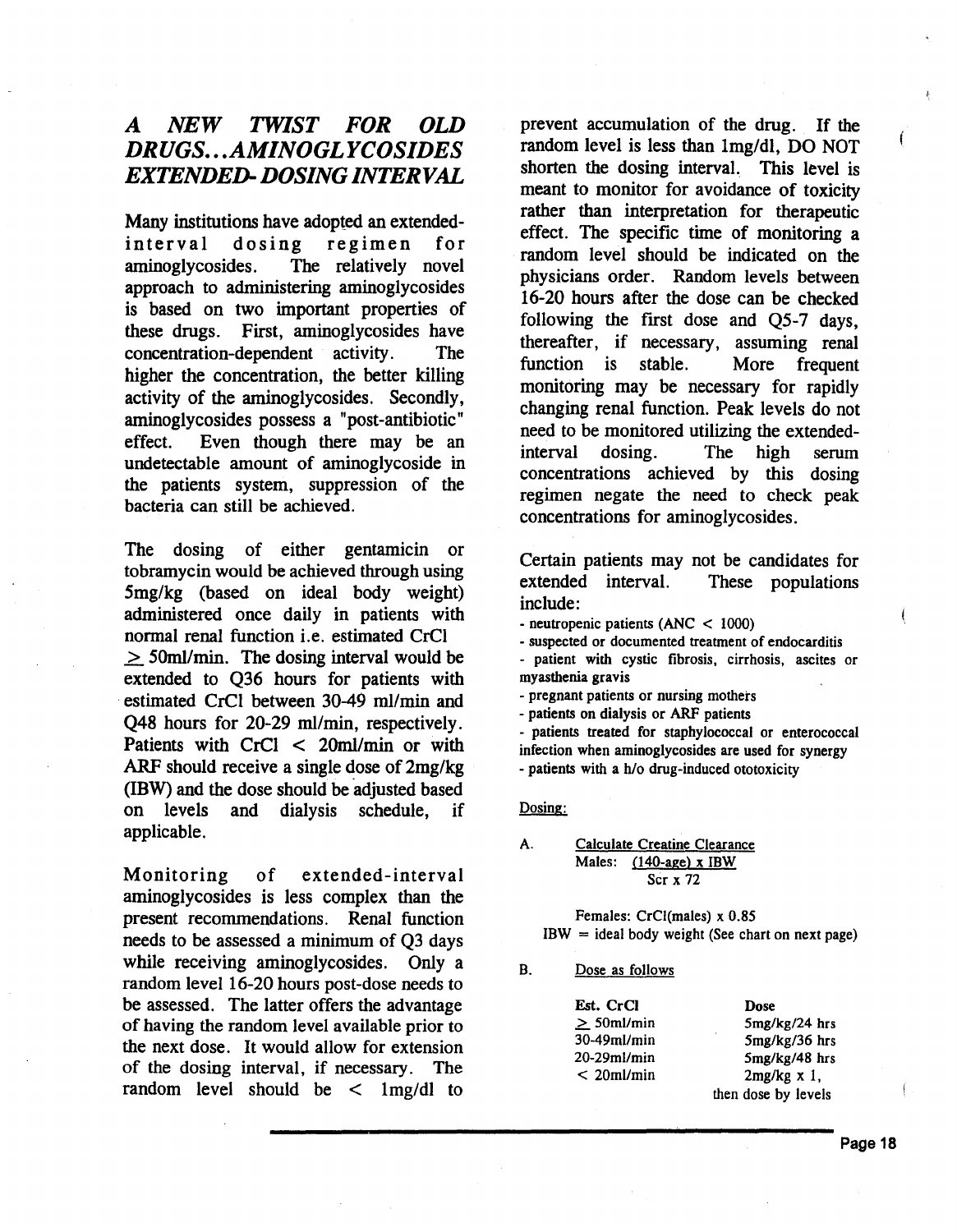| Ideal Body Weight |            |            |            |  |
|-------------------|------------|------------|------------|--|
| Males             |            | Females    |            |  |
| Ht<br>(in)        | Wt<br>(kg) | Ht<br>(in) | Wt<br>(kg) |  |
| 60                | 50         | 60         | 46         |  |
| 61                | 52         | 61         | 48         |  |
| 62                | 55         | 62         | 50         |  |
| 63                | 57         | 63         | 52         |  |
| 64                | 59         | 64         | 55         |  |
| 65                | 62         | 65         | 57         |  |
| 66                | 64         | 66         | 59         |  |
| 67                | 66         | 67         | 62         |  |
| 68                | 68         | 68         | 64         |  |
| 69                | 71         | 69         | 66         |  |
| 70                | 73         | 70         | 69         |  |
| 71                | 75         | 71         | 71         |  |
| 72                | 78         | 72         | 73         |  |
| 73                | 80         | 73         | 75         |  |
| 74                | 82         | 74         | 78         |  |
| 75                | 85         | 75         | 80         |  |
| 76                | 87         | 76         | 82         |  |
| 77                | 89         | 77         | 85         |  |
| 78                | 91         | 78         | 87         |  |
| 79                | 94         | 79         | 89         |  |
| 80                | 96         | 80         | 92         |  |

For dosing weight, actual body weight may be used if patient is not obese. If patient is obese ( $>$  20% ideal body weight), take 40% of the excess weight and add to IBW i.e. obese patient dosing weight  $= 0.4$  x (actual body weight - ideal body weight) + ideal body weight.

In published data regarding extended-dosing regimens for aminoglycosides, a greater incidence of adverse effects have not been demonstrated, specifically looking at otoand nephrotoxicity.

If you have any appropriate dosing aminoglycosides questions regarding of extended-interval please contact the pharmacy.

P.S. - If extended-interval dosing of aminoglycosides is not appropriate for your patient, a nomogram exists to assist you in selecting therapeutic. doses. Please refer to the following nomogram:

#### HULL & SARUBBI NOMOGRAM FOR GENTAMICIN and TOBRAMYCIN DOSING

1. Select loading dose in mg/k9 (LEAN WEIGHT) to provide peak serum level desired. Approximate peak levels from commonly used loading doses are indicated below:

| <b>LOADING DOSE</b> | EXPECTED PEAK SERUM LEVEL BASED<br>UPON ONE-HOUR IV INFUSION |
|---------------------|--------------------------------------------------------------|
| 2.0 mg/kg           | 6-8 ug/ml                                                    |
| 1.75 mo/kg*         | 5-7 ug/ml                                                    |
| 1 5 mg/ka           | $4-6$ ug/ml                                                  |
| 1.25 mg/kg          | $3.5$ ug/ml                                                  |
| 1.0 mg/ka           | $2-4$ ug/ml                                                  |

'IRecommended for most moderale to severe systemic infections.)

2. Select Maintenance Dose (as percentage of chosen loading dose) to continue peak serum levels indicated above according to patient's creatinine clearance and desired dosing intervals.



PLEASE NOTE: For patients who have an estimated CrCl < 50ml/min or whose age  $\geq$  70 years, a Q12 hours rather than Q8 hour dosing interval should be selected to allow for the drug to be adequately cleared and prevent accumulation.